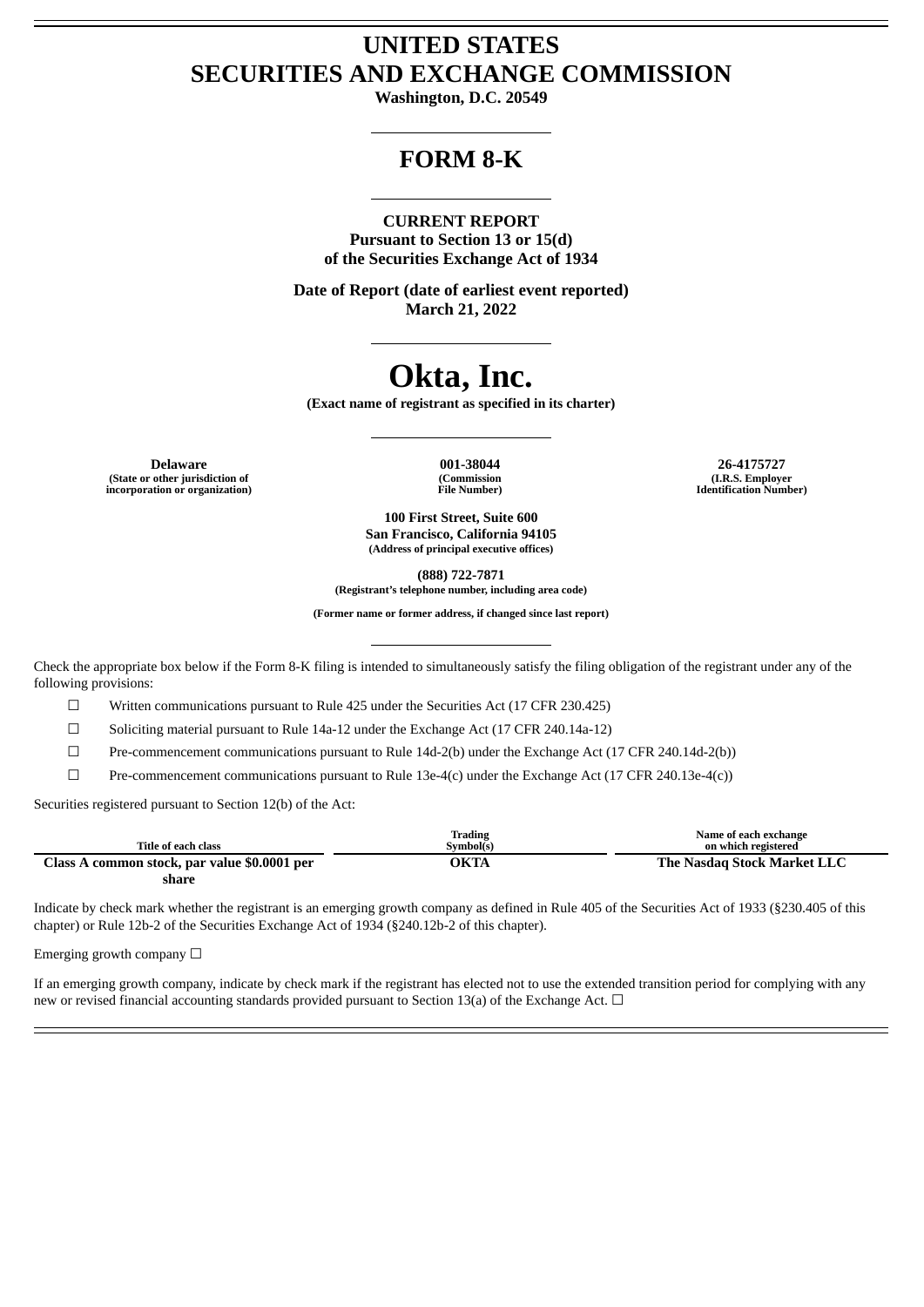#### **Item 8.01 – Other Events**

On March 21, 2022, a cybercrime group published a number of screenshots online that were taken from a computer used by a customer support engineer employed by a third-party vendor that supplies customer support services to Okta, Inc. (the "**Company**"). The Company has determined that the screenshots are related to an incident experienced by the vendor in January 2022. The vendor engaged a leading forensic firm to perform an investigation of the incident and has since advised the Company that the incident is not ongoing and has been remediated.

Based on the findings of the vendor's forensic firm, in the January 2022 incident, there was a five-day window of time between January 16-21, 2022 when the cybercrime group had access to the vendor environment, which the Company also has validated with its own analysis. The Company has determined that the maximum potential impact is 366 (approximately 2.5% of) customers whose Okta tenant was accessed by the vendor during the five-day window. The potential impact to the Company's customers is limited to the access that the vendor support engineers have in connection with their role. These support engineers are unable to create or delete users, download customer databases, or access the Company's source code repositories. Support engineers are able to facilitate the resetting of passwords and multi-factor authentication factors for users, but are unable to obtain those passwords.

The Company's service is fully operational. The Company does not consider the incident to be material.

The Company continues to investigate the incident and is in ongoing communication with its customers about the incident.

On March 22, 2022 and March 23, 2022, the Company issued blog posts announcing details relating to the foregoing incident, and will continue to post blog updates as warranted.

### **Item 9.01 - Financial Statements and Exhibits**

*(d) Exhibits*

| Exhibit<br>Number | <b>Description</b>                                                           |
|-------------------|------------------------------------------------------------------------------|
| 104               | Cover Page Interactive Data File (embedded within the Inline XBRL document). |